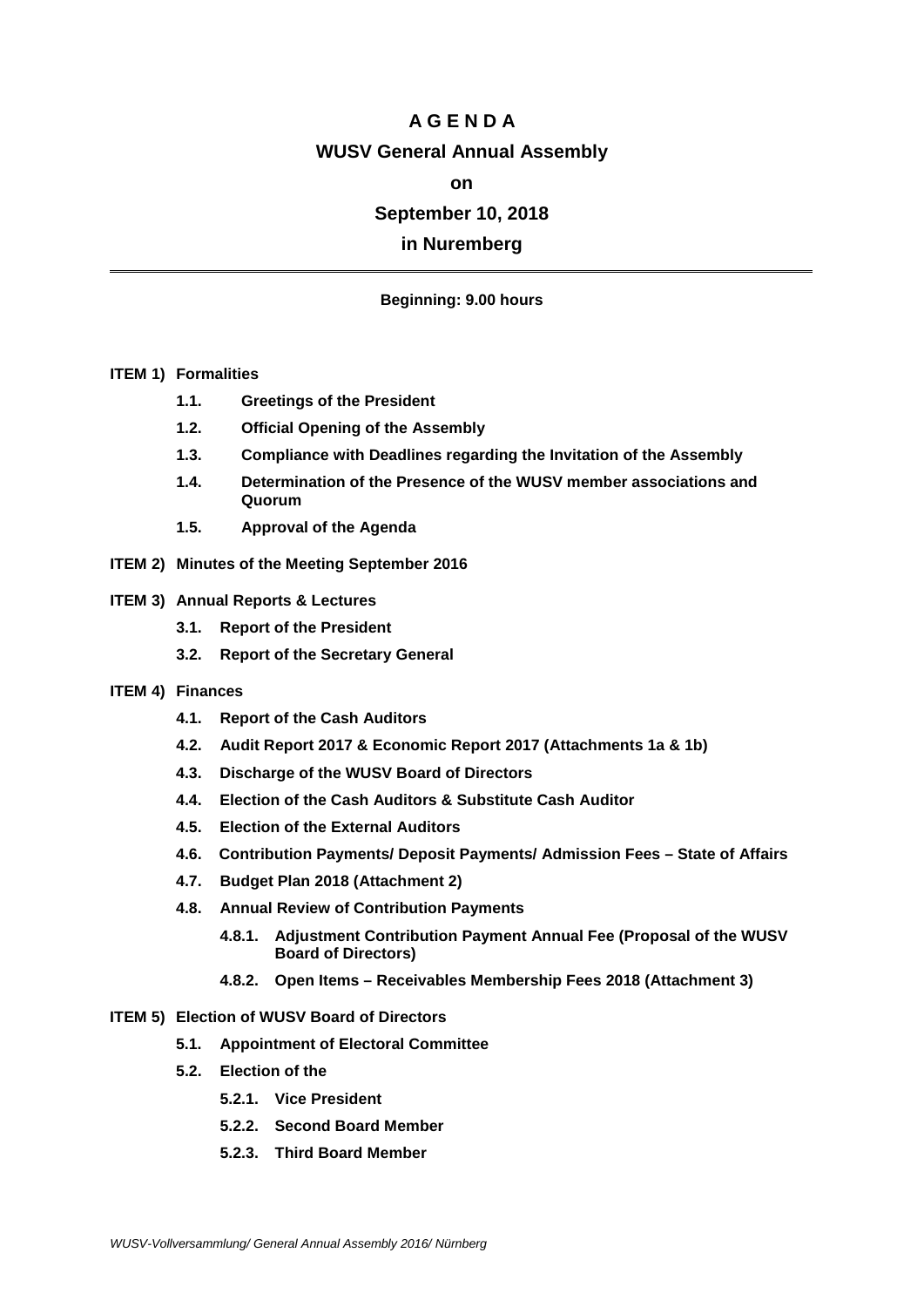#### **ITEM 6) WUSV-Statutes – Changes & Amendments**

- **6.1. Proposals by the WUSV Board of Directors** 
	- **6.1.1. § 4 – Responsibilities and Legal Foundation (Attachment 4)**

Old Version:

….

- (2) In addition to that, the WUSV controls its own business units based on the statute and regulations of the SV, unless specific regulations as issued by the WUSV will be provided for.
- ….

New Version:

….

(2) In addition to that, the WUSV controls its own business units based on **the WUSV By-Laws,** the statute and regulations of the SV, unless specific regulations as issued by the WUSV will be provided for.

….

**6.1.3. § 25 – Continental Directors (Attachment 5)**

Old Version: not applicable

New Version: please see attachment

#### **ITEM 7) Harmonization Procedure for worldwide breeding within the WUSV**

- **7.1. Harmonisation in the field of DNA, HD, ED, Identification and Matrix – State of Affairs (Attachment 6 – Matrix will follow at short notice)**
- **7.2. General Guidelines for the Breeding of German Shepherd Dogs within the WUSV – Proposal by the WUSV Board of Directors (Attachment 7)**
- **7.3. General Guidelines Holding of WUSV Breed Shows – Proposal by the WUSV Board of Directors (Attachment 8)**
- **7.4. Homologation of Requirements and Conditions for the Participation in Shows and Events – Report by the WUSV Board of Directors**
- **ITEM 8) SV-BSZ-Conformation Show 2018 in Nuremberg** 
	- **8.1. Working Class Male Dogs (GHKL): Lothar Quoll**
	- **8.2. Working Class Female Dogs (GHKL): Thomas Teubert**
- **ITEM 9) Membership & Miscellaneous Proposals** 
	- **9.1. Information Development Membership & Cooperation – Report by the WUSV Board of Directors Status Membership**
	- **9.2. Application for Membership** 
		- **9.2.1. Bosnia-Herzegovina**
		- **9.2.2. United Arab Emirates**
		- **9.2.3. Sudan**
	- **9.3. Australia – No Recognition of Non-WUSV Member Organizations (Attachment 9)**

#### **ITEM 10) Changes & Deletions WUSV Membership List**

- **10.1. Egypt – Proposal WUSV Full Membership**
- **10.2. Vietnam – Proposal WUSV Full Membership**
- **10.3. Japan – Proposal Exclusion of the SVJ from the Japanese Umbrella**